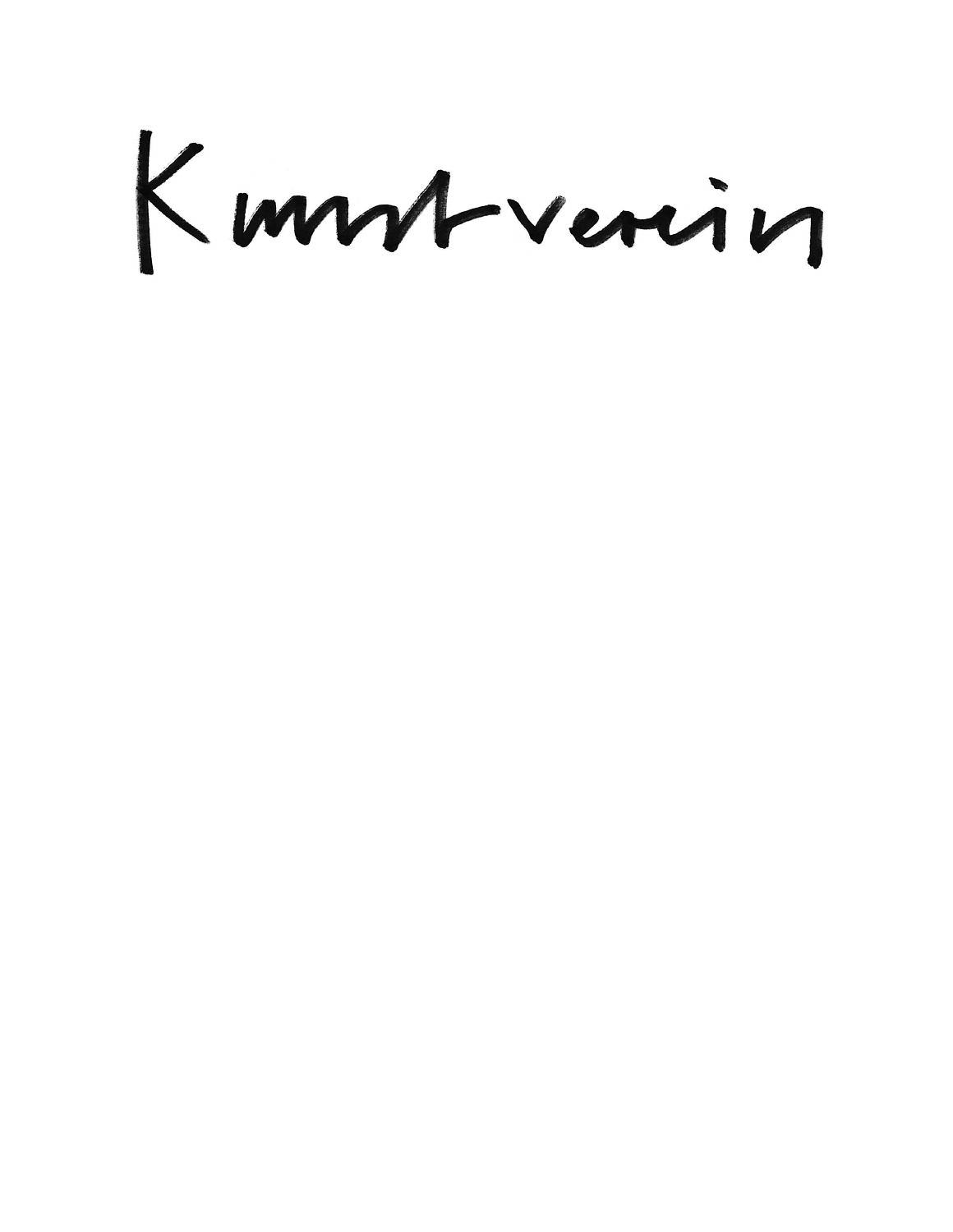## **1. General update**

# ● COVID

2021, the second year of the pandemic, proved to be a very challenging year for Kunstverein, arguably more so than 2020. The year began and ended in lockdown. The constantly shifting rules and policy by the government, and the cultural sector's inability to gain foresight due to this, made the year chaotic and difficult to plan. It brought about a lot of uncertainty, while the constant periodic reshuffling of the program often surmounted to double work. As a consequence, the usually plentiful elasticity of our organisation for the first time felt truly stretched.

As a result we turned our focus to a number of publishing projects that allowed us to adhere to the Covid-19 regulations that largely saw the closure of the cultural sector in 2021. These projects will be described below under '**Notes on the 2021 Program'.**

● HOUSING

A second big challenge Kunstverein faced was its housing situation. Just before the summer, Kunstverein lost its presentation space at Hazenstraat 28. Amsterdam has been in the grip of a growing housing crisis for a while now—this is bad enough—but alongside this, increasingly more and more middle-sized, not-for-profit organisations are experiencing the push towards the outskirts of the city. It has become virtually impossible for mid-size cultural institutions to find a permanent, affordable space within the city centre. Even after the pandemic, when so many commercial spaces in high-profile locations are left vacant, rental agencies still demanded the top price. Landlords opt for vacancy if an ideal candidate, according to their definition, cannot be found. The municipality is not an innocent bystander in this evolution. What Kunstverein has faced in the past year on a small scale is a symptom of a larger problem. It is the effect of policies set out years before. Whenever the consequences of these policies surface, the municipality opts for a cure for the symptoms, instead of a treatment of the cause. To name a few of these quick fixes: in the last year we witnessed the support for a controversial prestige project presented as a 'gift to the city', but whose sustainability for that city remains to be seen. Another example: W139 was rescued with money from the municipality when they did not receive a subsidy from the AFK or the Mondriaan Fund. This is symptom management. From the sideline these grand gestures from the municipality towards the city also read as second-guessing the professionality of those who they have given the task to enforce their cultural policy and aims. Meanwhile, organisations that are part of the city's Kunstenplan 2021–2024 are left to fend for themselves. Apart from Kunstverein, De Appel, Lima and P/////AKT stand to lose their housing in the coming year. We would also like to point out that an inclusive cultural climate for everyone—a guiding component of the 2021–2024 Kunstenplan—is not guaranteed just by setting additional requirements within existing subsidy schemes. Without time for an institution to settle into a neighbourhood, a true bond with that community also cannot form.

But, it is not just about subsidised institutions that have the peoplepower and knowledge to write four-year plans and apply for a subsidy, or about patrons who have the connections to bring international talent to the city and pay for internationally relevant exhibitions. At least as important as places with ancored structural stability are those where the unexpected can arise without direction and where different groups and lifestyles can meet and work together; where new art forms can claim their own space. A city derives its appeal from this, to which international talent also flocks and joins. This does not have to cost much and there are no expensive renovations involved. On the contrary, look at Brussels. An interesting example of administrative chaos and conservative cultural policy to which we see our Amsterdam-trained talent move to every time. What is slowly surfacing in Amsterdam is a grim picture of a city where a healthy cultural climate is being increasingly pushed so far to the periphery that, eventually, it may be in effect absent. The radical forms of redevelopment that gave Amsterdam the appeal it still thrives on today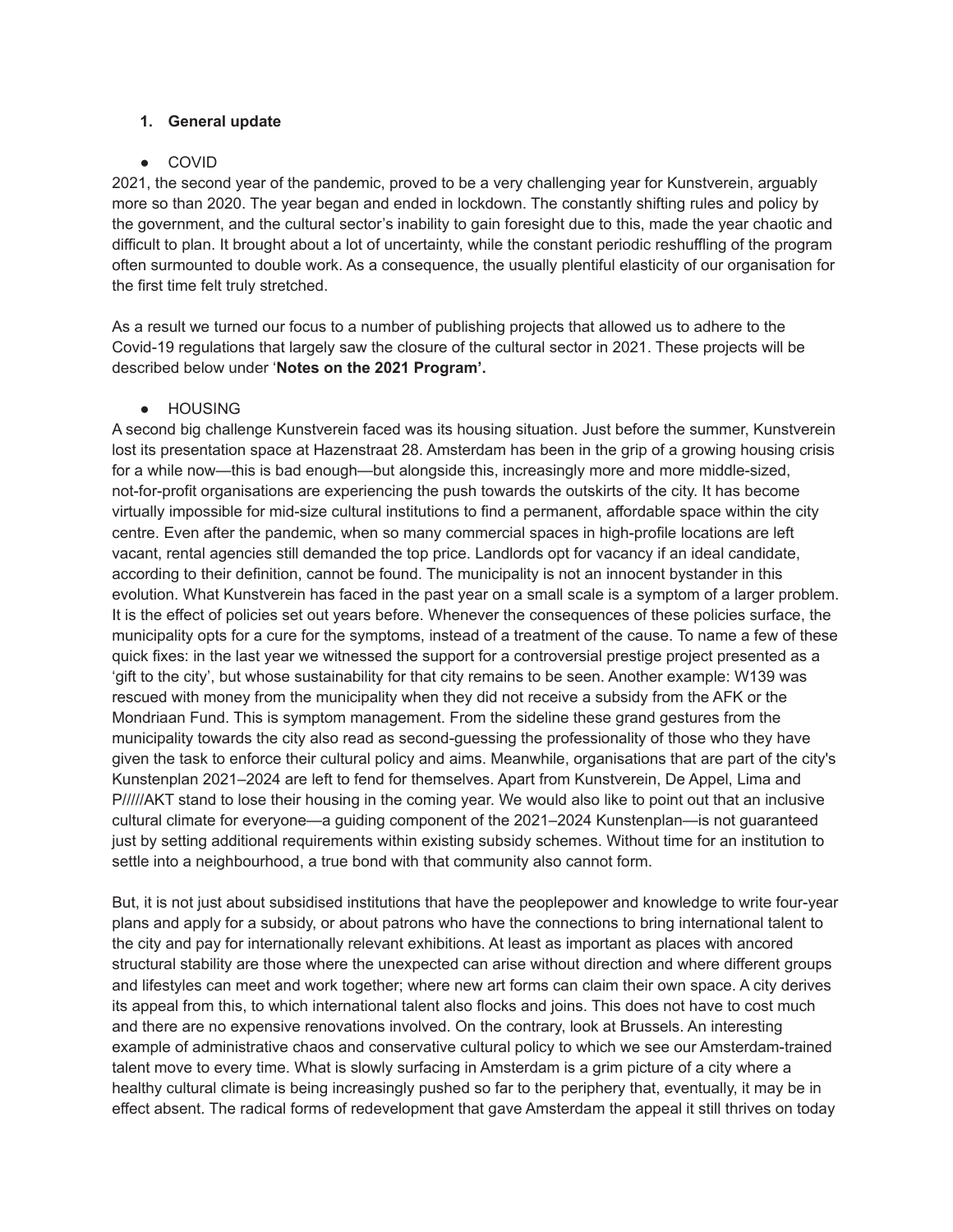are left no legroom. An organisation's raison d'être should not be determined by criteria set for subsidy, or its connections with the city government. If that were always the case, we wouldn't have organisations like ours in the first place.

# **2. Notes on finances**

In the previous year we received funding from AFK and through membership subscriptions. We received additional project funding from Mondriaan Fonds and Stimuleringsfonds Creatieve Industrie. A more detailed analysis of our funding follows here:

- 1. 2021 was the first year that Kunstverein received funding by AFK under the new kunstenplan 2021–2024. This saw an **increase** of our **structural funding** by **30% in comparison to 2020. A welcome increase** for the next four years.
- 2. We received **€21,407.00 Covid Support** from **Gemeente Amsterdam**
- 3. We noticed a **53% increase** in membership (donations), mostly standard memberships
- 4. We saw an **tripling** in resources through project funding and sponsoring
- 5. We noticed a **19%** increase in book sales (from €4526 to €5385)
- 6. The **5%** decrease in income through rental of spaces and propps is negligible
- 7. There was a **5%** increase in General Costs, due to an increase in costs for **Admin and accounting, hospitality and addition of a new post 'Infrastructure'**
- 8. There was a **doubling** of **personnel costs** to bring salaries in line with the 'Richtlijnen De Zaak Nu' and Fair Practice Code, as agreed in the Supervisory Board meeting and fair practice code
- 9. Research costs increased from €2080/yr to €3294/yr. This may seem like an increase but is still under the €4000 budgeted annually. The skewed image arises from the fact that we travelled very little in 2020.
- 10. The budget for program expenses remains equal at €33500. However, the amount of projects went down. Kunstverein wants to adhere to the *Kunsten Honorarium* guideline for artists. We want to fully comply with these guidelines in terms of artist's fees for other less-prescribed program components, on the understanding that if it fails, there will simply be fewer program components.
- 11. We witnessed a **48% decrease** in costs related to **publicity and advertising**. The reason for this is simple: less programming throughout the year meant less advertisements were booked, less newsletters were sent out, less shows and events meant less documentation. However we did increase the annual fee of our designer—Marc Hollenstein (from 10000/yr to 12000/yr)

# **3. Notes on the organisation**

Kunstverein is run by a director (Yana Foque) who is responsible for both the artistic and financial course of the institution. She is assisted by an assistant curator (Isabelle Sully), an associate curator (Suzy Hallijinan), a team of volunteers, a designer and an installer/scenographer (both are hired on a project basis). Additionally, and in line with our ambitions set out in our Kunstenplan 2021–2024, a new team member joined Kunstverein in 2021, who was responsible for fundraising and the management of the members program. This position of developer was held by Reinier Klok. The activities of the director are overseen by a supervisory board. An in-depth description of the organisation's team and board follows below under Section 8 and 9.

A critical point that needs pointing out is the fact that we failed to build enough financial space within the budget to be able to hire an additional team member to fill in the role of a communications assistant. The need for this additional role was brought to the surface when, in 2019, the director rearranged the tasks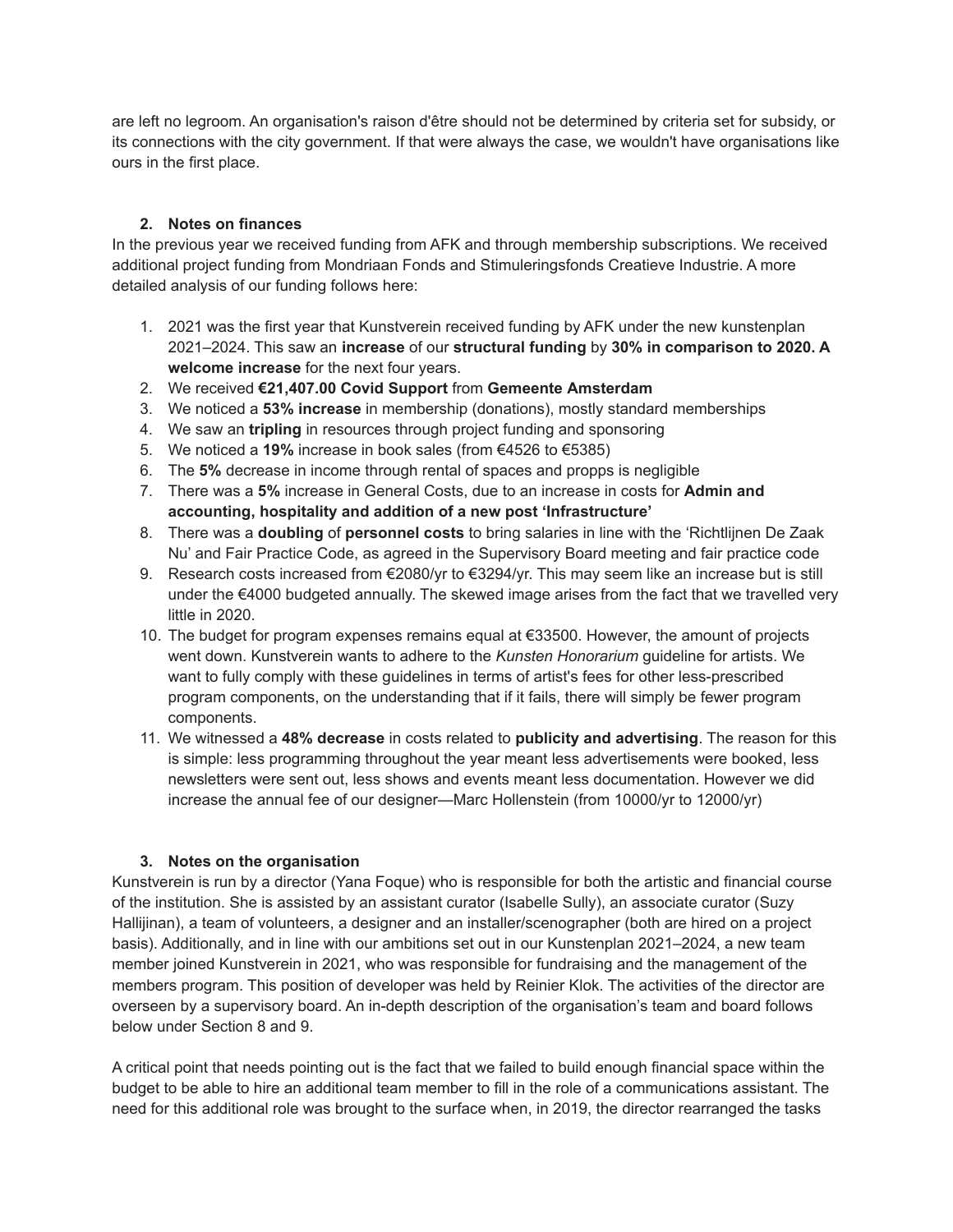that were, at that point, being fulfilled by three part-time employees. However, since Kunstverein was denied funding by the Mondriaan Fund at the start of 2021, we were unable to bring a new person on board and make enough working budget available for them to implement a communication strategy. But there is also a positive note: Kunstverein continues to stand as the initiator of a franchise that exists in Milan and Toronto, with a New York edition on hiatus. Throughout 2021 we worked with Irish curator Kate Strain to establish a new franchise in the network, that being Kunstverein Aughrim. Based in the Irish countryside and focused on creating both an exhibition space and a residency program, we are very excited about what Strain will bring to the network. We additionally made significant inroads in reactivating Kunstverein New York, which will be a key programming element of ours in 2022.

In 2021, Kunstverein also applied to become a member of the ADKV network (Arbeitsgemeinschaft Deutscher Kunstvereine): an umbrella organisation for non-profit, member-based art associations, also known as Kunstvereine, which are dedicated to the presentation and promotion of contemporary art. Membership to the network comes with privileges that benefit all members of our kunstverein, the most important being free admission to all other ADKV member institutions. A special perk for Kunstverein's goal as an organisation is the granted discount on advertisements in KQ KUNSTQUARTAL. We will know if our application is granted or denied in May, 2022.

### **4. Team**

The team composition in 2021 was as follows:

Director/ Curator: Yana Foqué (since 1-3-2019)

Associate Curator: Suzy Halajian (since 1-1-2020)

Assistant Curator: Isabelle Sully (since 1-3-2020)

Developer: Reinier Klok (01-03-2021—31-12-2021)

Team support/volunteers: Matilde Ken (since 1-10-2019, until 01-10-2021) Rosie Hayward (since 1-10-2019, until 31-12-2021) Jung Yeon Kim (since 01-04-2021) Vinicius Cardoso Witte (since 01-04-2021)

The following positions function on project basis:

Graphic design: Marc Hollenstein

Space design and Installation: Jan Philipp Hopf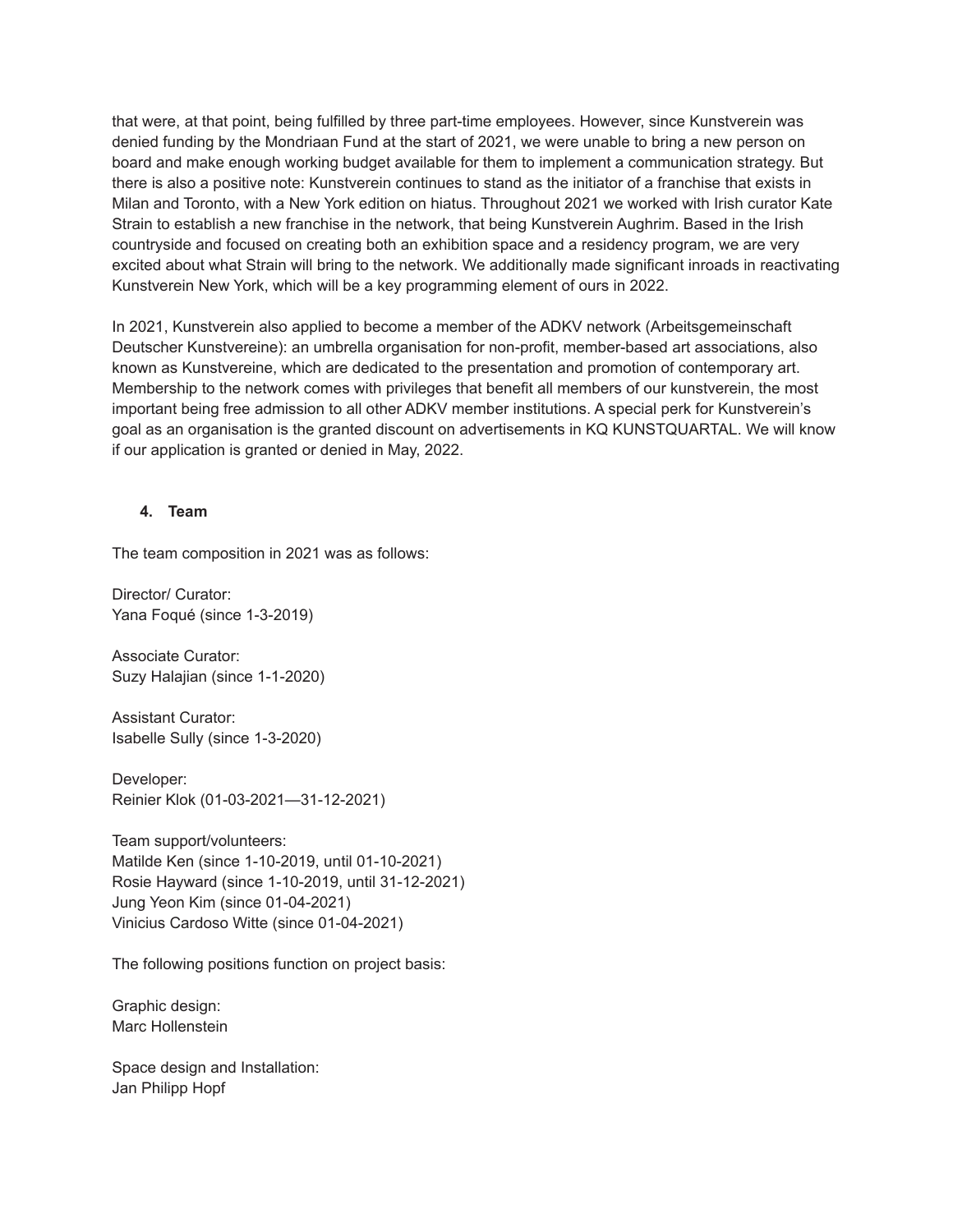Photography: Gunnar Meyer

### **5. Supervisory and Advisory Board, Stichting Kunstverein**

The supervisory board of Kunstverein in 2020 was composed as follows:

|                              | Commencement | Second term     | <b>Final retirement</b> |
|------------------------------|--------------|-----------------|-------------------------|
| Maxine Kopsa                 | 1-03-2019    | $1 - 03 - 2023$ | $1 - 03 - 2027$         |
| Krist Gruijthuijsen          | 1-03-2017    | $1 - 03 - 2019$ | 1-03-2023               |
| Frits Bergsma (acting chair) | 1-03-2018    | 1-03-2022       | 1-03-2026               |
| Marja Bloem                  | 1-03-2014    | 1-03-2018       | 1-03-2022               |

In the short term, the current Supervisory Board will appoint three new board members, particularly aimed towards addressing our Diversity and Inclusion Code.

Aside from a supervisory board, Kunstverein also has an advisory board. Members of this board include:

Raimundas Malasauskas (curator)

Linda van Deursen (designer), joined May 13, 2020, replacing Sofía Hernández Chong Cuy (director, Kunstinstituut Melly)

## **6. Codes**

The Board, Supervisory Board and Advisory Board of Kunstverein have taken cognisance of the Culture Governance Code, the Diversity & Inclusion Code and the Fair Practice Code (hereinafter jointly the 'Codes') and fully endorse them. In 2019 the Codes already gave substance and direction to the reorganisation of the institution under the new director, and they will continue to shape our activities in the field of management, supervision, programming and cooperation in the year ahead. Additionally, Kunstverein rewrote and reestablished the importance of the Code of Conduct in 2020, putting it front and centre of our activities so as to communicate our commitment to fostering a safe cultural environment.

Kunstverein is a member of De Zaak Nu, Moker and Platform BK

### Code of Conduct

Following the events of late 2019, in which the NRC published an article on artist Julian Andeweg, we spent the first quarter of the year in 2020 working very hard at collectively rewriting our Code of Conduct so that it both more clearly reflected our position as an institution regarding what behaviour is tolerated and also offered more of a structural backbone from which to act should any reports be made. This rewritten document is now permanently available on our website and also stands as a social contract for whoever visits Kunstverein or signs up as a member.

### Governance Code Cultuur

The responsibility for day-to-day management lies with the director. The director is supervised by a Supervisory Board. The Supervisory Board appoints and dismisses the director and also holds the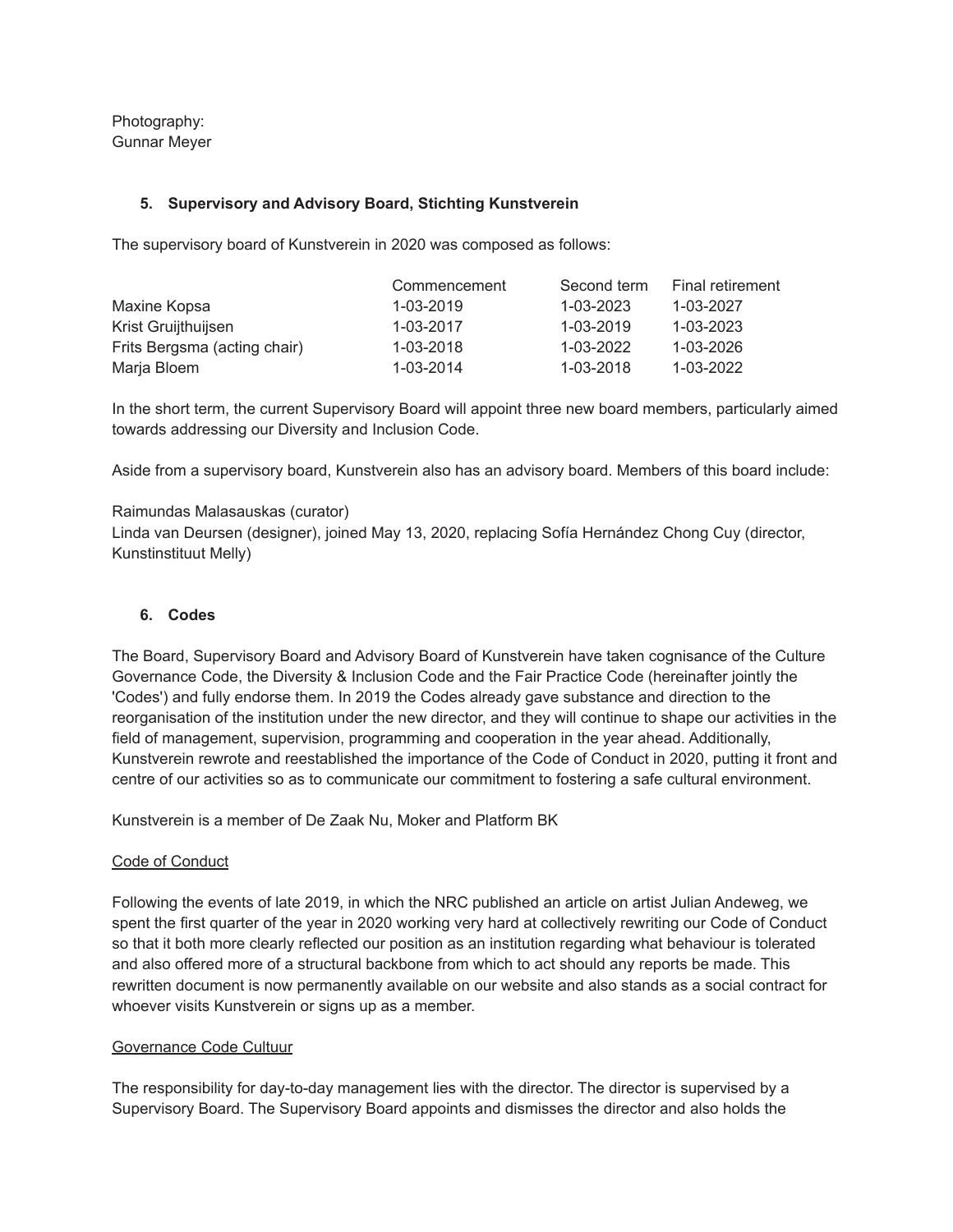position of supervisor. The Board can grant or withhold approval from a number of important board decisions, budgets, annual accounts and general (long-term) policy plans. The Supervisory Board has no substantive control over the artistic direction, but it does ensure that the social objective and the continuity of the organisation are observed.

The Supervisory Board is aware of the risks associated with the business operations of an institution such as Kunstverein and will therefore also prepare, in accordance with the intention of 'good governance', for adequate action in the event of internal or external destabilisation.

The Supervisory Board itself proposes (new) members, appoints them and appoints a chair. The Supervisory Board guarantees independence, expertise and diversity in his composition. The composition is such that it can properly fulfil their supervisory, advisory and employer role. A clear, transparent schedule of retirement is in place. The theme of conflict of interest is put on the agenda every year. The Supervisory Board determines the remuneration policy for the director. Every year, the Supervisory Board reserves a time for self-evaluation, to determine within its own ranks whether it is acting responsibly.

# Diversity & Inclusion Code

The current discussion about inclusion is important to Kunstverein, especially so because we want to actively contribute to it from our unique position. As an authoritative anchor point for contemporary experimental art, Kunstverein wants to present itself to the entire community of which it is a part. Art functions as a free port, reflecting but separate from the social facts of economy, religion, gender, generation, origin and level of education. In principle, every exhibition, presentation, activity must be accessible to the social environment. Kunstverein does add to this statement of principle that the diversity inherent in contemporary art does not always perfectly match the expectations of the equally diverse population. Nevertheless, there is always an obligation to make an effort.

In its personnel policy and composition of the Supervisory and Advisory Board, Kunstverein tries to take into account the socioeconomic and cultural diversity in the region, as far as is possible within a small organisation.

# Fair Practice Code

Transparency with regards to working relationships and money flows is just about as self-evident in a foundation with a limited number of employees as can be expected. The small scale of the team makes for an atmosphere that invites continuous contact. Giving one another feedback naturally bleeds into our day-to-day and there is a good scene of mutual respect and trust within the team. We think it is very important that all (permanent and freelance) employees and all artists receive fair remuneration. Kunstverein tries to adhere to the Kunsten Honorarium guideline for artists. We want to fully comply with these guidelines in terms of artist's fees for other less-prescribed program components, on the understanding that if it fails, there will simply be fewer program components.

The shocking revelations surrounding sexual misconduct in the local art scene, for Kunstverein prompted a reevaluation of our existing structures and active push to develop stronger protocol and structure within the organisation. At the beginning of 2021 this took on the form of a reevaluation of our Code of Conduct. The renewed code of conduct was discussed with the entire team of Kunstverein, its volunteers, and presented to the audience through the renewed website.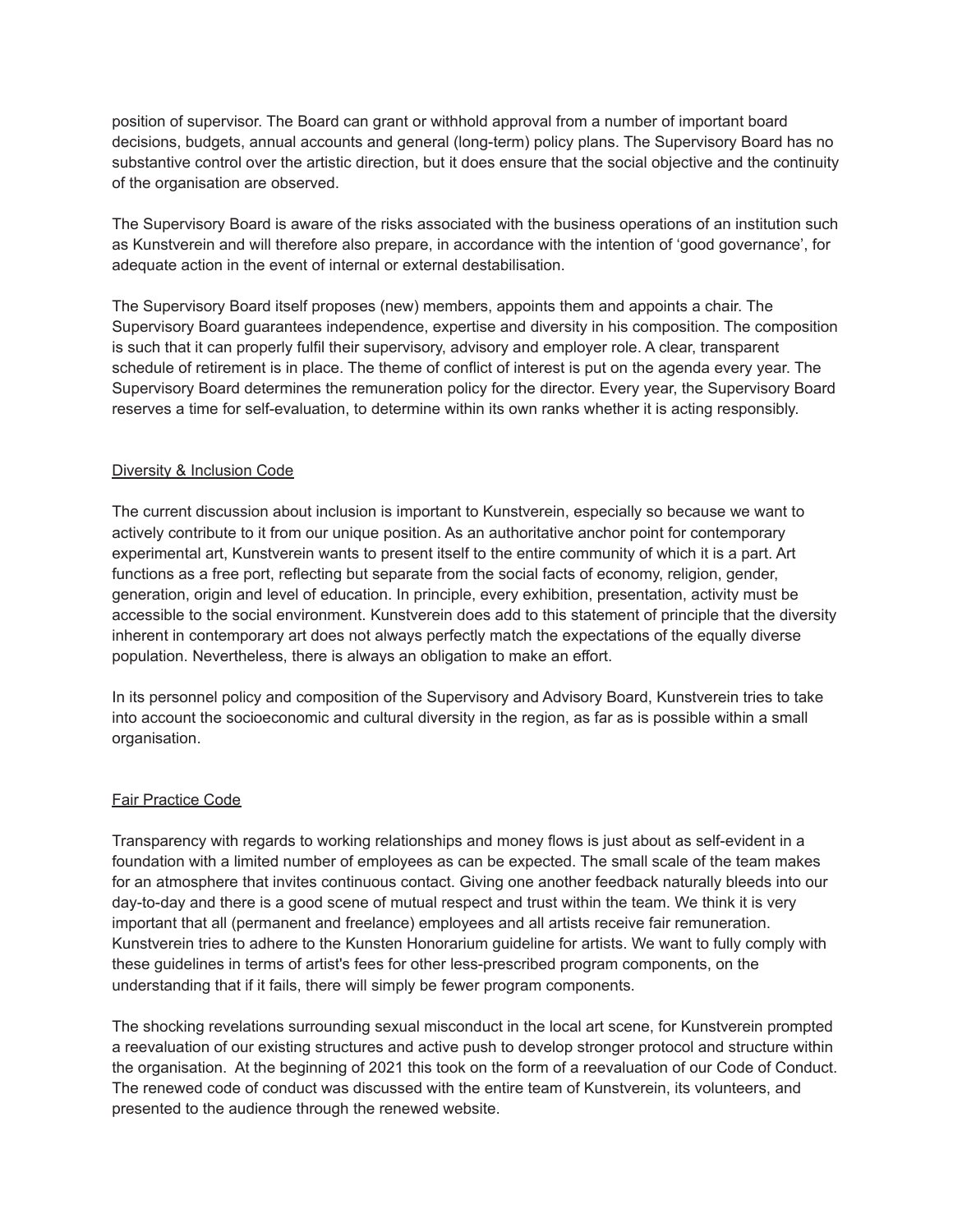Kunstverein also spearheaded changes in the Amsterdam scene by working through the steps of what is needed to put in place an independent confidential advisor for our organisation. We believe—and have been endorsed by the collaboration of others—that to make sure a confidential advisor remains independent there needs to be some distance from the organisation. By teaming up with like minded organisations in the region (P/////AKT, Framer Framed, IICD, De Appel & CBK ZO) and sharing our resources and knowledge we hope to safeguard that position. Kunstverein reached out to its colleagues and led the development of the platform. On March 1, 2022, We will enter into a commitment with the Landelijk Bureau Vertrouwens Persoon and make a joint statement about our efforts soon after.

In 2021 some of our staff also had personal awareness training. It's the ambition of the institution to make this training mandatory for all its employees.

Our renewed commitment to our Code of Conduct, as outlined further in 'Section 10: Codes', also impacted our programming. In 2021 we were working towards a large-scale exhibition on the furniture design of Czech Fluxus artist Milan Knížák. This exhibition was scheduled to open in October and run until December of 2021. We had secured project funding for the exhibition and adjoining public program was co-funded by Stimuleringsfonds. In preparation, Kunstverein's director Yana Foque and assistant curator Isabelle Sully travelled to Prague in early September to meet with Knížák and make a final selection of works for the exhibition. However, following revelations around is pro-facist and misogynistic behaviour arising from colleague artists we met in the Czech art scene, we felt that we could not continue with the programming of this exhibition in its scheduled form and with the size of our team. This decision caused a gap in our exhibition programming, however it reinforced our structural commitments, which we feel proud to have done despite feeling a loss from a programming perspective.

# **7. Notes on the 2021 Program**

### 2.1 Exhibitions

1. Anne Turyn: *Top Stories,* 2 April – 26 June

Kunstverein was thrilled to open *Top Stories*, the first exhibition in the Netherlands to give full attention to the identically titled prose periodical set-up, edited, designed and distributed by Anne Turyn between 1978 and 1991. *Top Stories* started in the late 1970s under the auspices of the venue Hallwalls (Buffalo, New York) where, at the time, Turyn was co-programming performances and readings. It later moved to New York in the early 1980s along with its founder. With these publications Turyn specialised in giving space to the writing of one young female author (and those who identify themselves as such) in her network, forecasting some of the most progressive writers of the 80s and 90s such as Kathy Acker, Laurie Anderson, Constance DeJong, Jane Dickson, Pati Hill, Jenny Holzer, Mary Kelly, Cookie Mueller, Linda Neaman, Lynne Tillman and Gail Vachon, and often featured visual contributions by artists such as David Armstrong, Joe Gibbons, Nan Goldin, Peter Hujar, Gary Indiana, Richard Prince and Leslie Thornton.

For the occasion we acquired a rare, complete, first edition set of the Top Stories series for Kunstverein's collection, and invited the audience to come and browse, smell, read and touch the material for themselves. Accompanying the publications was a newly commissioned two-channel film by experimental filmmaker—and longtime friend of Turyn—Peggy Ahwesh. The film unpacks Turyn's extensive archive and leads us past ephemera and long-forgotten notes that serve as time stamps for the relationships and know-how that were there to make the series work. Parallel to the show we also be published a very limited number of copies of *Tense*, a never-realised Top Stories publication by Lucy Lippard and Jerry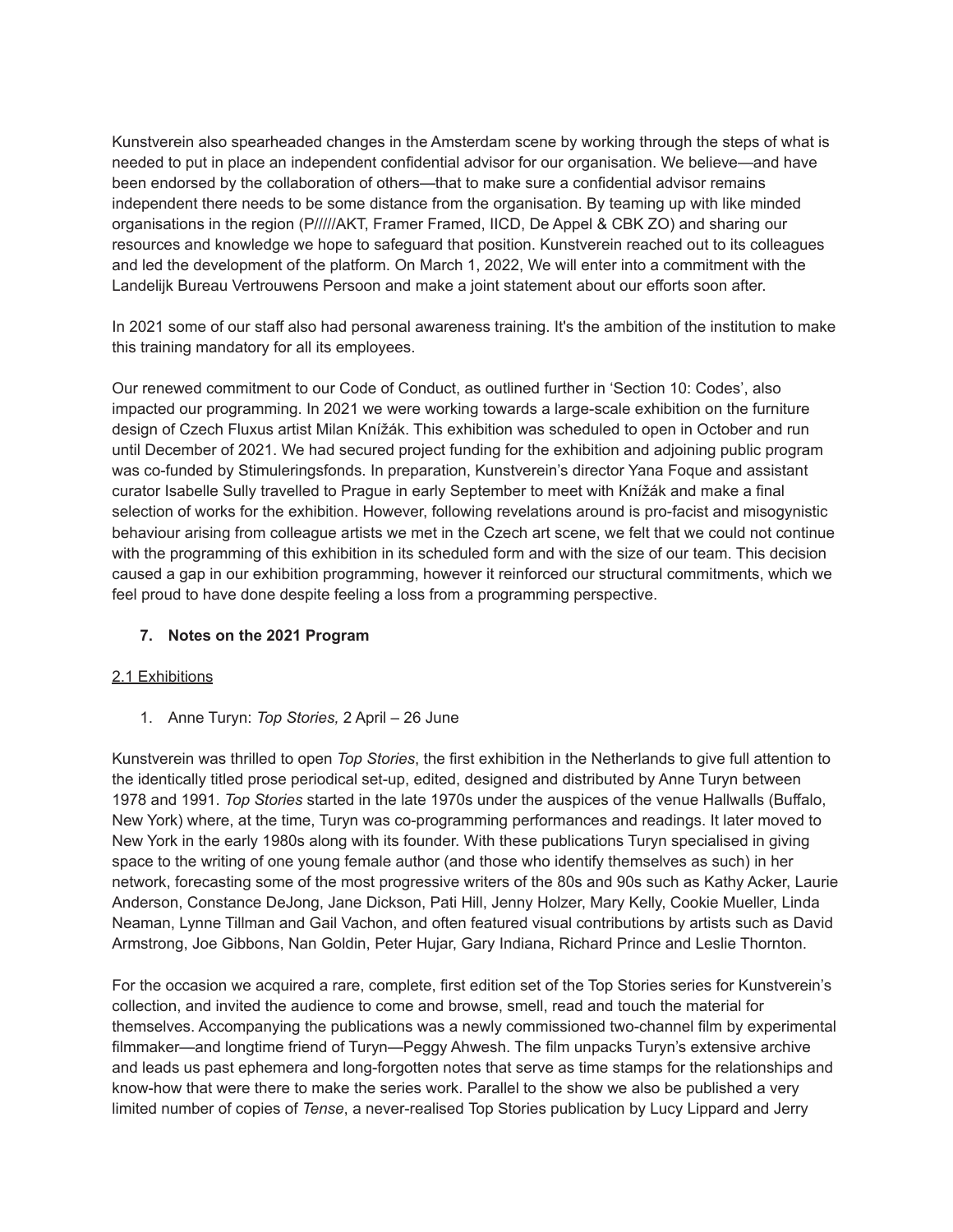Kearns from 1984. The publication was launched during Amsterdam Art Weekend, near the end of the show, and Turyn, Lippard and Kearns joined Kunstverein's director Yana Foque in conversation.

We were very happy that this exhibition seemed to resonate with many audience members, receiving reviews in Frieze, De Witte Raaf and Volkskrant. We also had many student groups through for this exhibition, as it catered to both design and fine art students.

# 2. *Salon Hang 24/7: Kunstverein Member's Exhibition*, 19–29 June

For the fourth time in our twelve-year history we were happy to host our biennial Salon Hang, an exuberant, sensory-overloading group exhibition showcasing the abundance of local and international talent we're happy to call our members. For this edition we took up residence in a former bridge house-turned-hotel suite adjoining the Botanical Garden in Amsterdam. The desire to host an exhibition across such unconventional hours and at an offsite location arose when considering what it means for Kunstverein—a non-commerical space—to participate in Amsterdam Art Weekend. Producing an exhibition that is also a temporary hotel during a time when many collectors and enthusiasts are visiting the city meant that we could provide a space for visitors to stay while also giving visitors the opportunity to spend as much time as they would like in an exhibition after such extensive lockdowns. In doing all this, we were also able to achieve a key goal of Kunstverein's program, which is to challenge conventional exhibition formats.

As a result, for ten days and ten nights we highlighted the practices of the individuals who back us—a multi-voiced community of thinkers and makers, including, among others: Adam Pendleton, Alexis Blake, Alina Lupu, Andrea Di Serego Alighieri, with Paloma Bouhana, Anne de Vries, Ansuya Blom, Artun Alaska Arasli, Axel Wilhite, Baha Görkem Yalım, Barbara Visser, Bart de Baets, Bas Hendrikx, Ben Kinmont, Bruno Zhu, Carl Johan Högberg, Carlotta Guerra, Charlott Markus, Chris Evans, Christine van Litsenburg, Claes Storm, Clara Amaral, David Bernstein, Dean Spunt, Denise Scott Brown, Ebele Wybenga, Emma Gregoline, Felix Salut, Gabriele Götz, gerlach en koop, Germaine Kruip, Hrafnhildur Helgadóttir, Hreinn Friðfinnsson, Ian Svenonius, Ilke Gers, Jennifer Tee, Jungmyung Lee, Kasper Bosmans, Laura Pappa, Katja Mater, Linda van Deursen, Maria Barnas, Marja Bloem / Berend Strik, Mathew Kneebone, Michel Cardena presented by Zapp Magazine/Corinne Groot, Nora Turato, Ola Vasiljeva, Riet Wijnen, Robert Wilhite, Rudy Guedj, Voebe De Gruyter, Will Holder.

# 2.2 Publications

1. *Tense* by Lucy Lippard and Jerry Kearns

*Tense* is a never-realised publication, written and composed by Lucy Lippard and Jerry Kearns in 1984, that only now has been released in a very limited run on our imprint. The book accompanied the exhibition *Top Stories*, which took a closer look at the 29 issues of the prose periodical with the same title, founded in the late 1970s by Anne Turyn. *Top Stories* was dedicated to fiction by emerging women artists and writers from that time. *Tense* was originally intended to become part of the series as well, but never made it to print. It was only recently—during the making of the exhibition at Kunstverein—that the original mock-up was retrieved from the editor's archives and finally sent off to the printer. We celebrated this occasion with a launch on June 25, further outlined in Section 2.3 Events.

2. *She Gave It To Me I Got It From Her* by Clara Amaral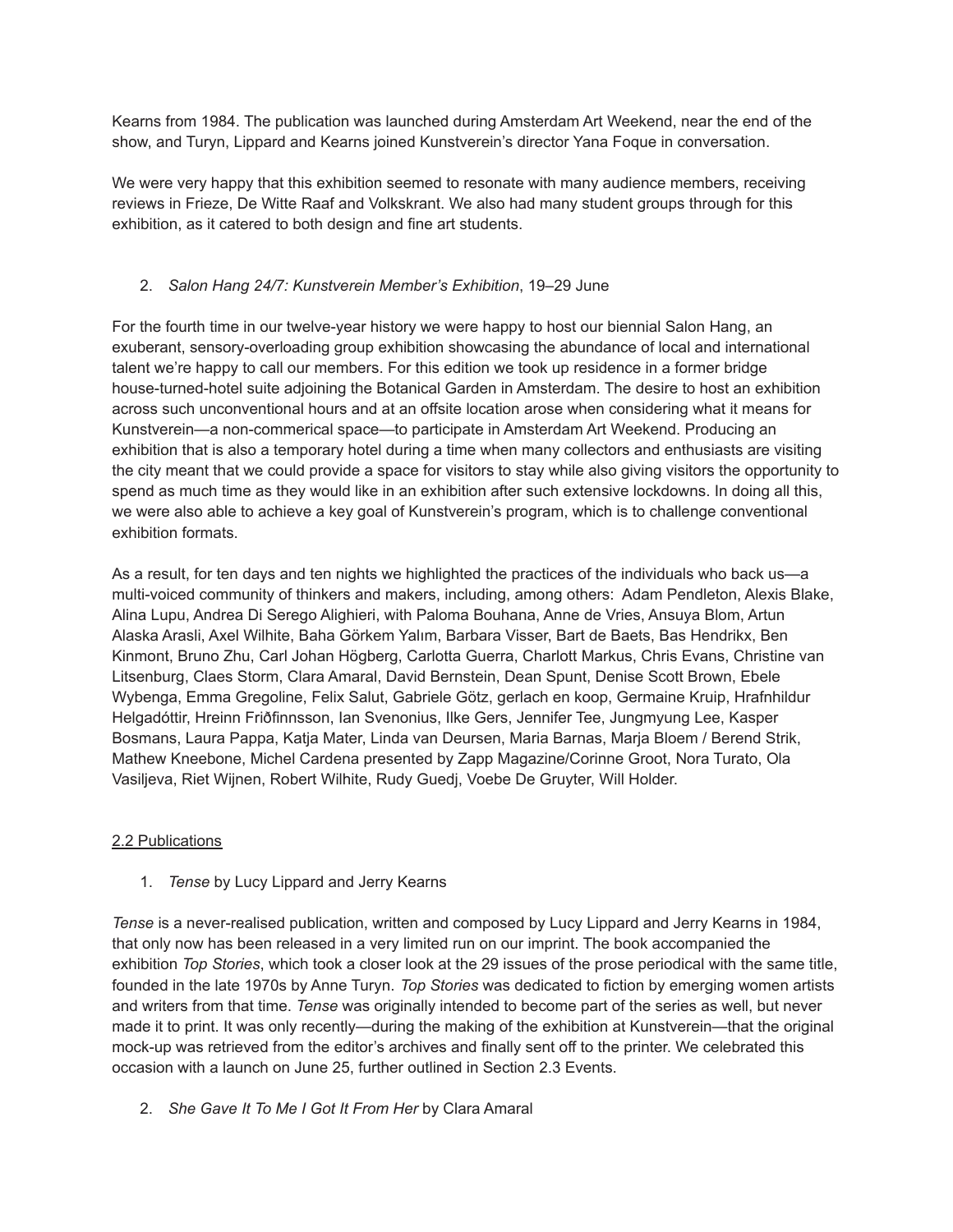*She gave it to me I got it from her* is a script—published by Kunstverein publishing in the form of a 300-page book—and dormant performance by Amsterdam-based artist Clara Amaral. The publication and accompanying performance skips through five generations of women in Amaral's family and hinges on the one in the middle—the last one in the sequence to not have been taught how to read or write. What at first sounds like just some family trivia in actuality offers a glimpse into a deeply rooted sociocultural obstacle that many women in Portugal faced up until the 1950s, before the reform of the education system—which until then often excluded women on the basis of their gender or economic status. As a book, it can be read according to convention, from front to back, left to right, page one to page two, and so on. Most probably, in this case, the text will appear to be nonsensical. This stratagem is employed to underline the notion that the conventional isn't necessarily right, while also emulating the frustration experienced by someone who wasn't given the tools to crack the code of language. Alternatively, the publication can be read according to its score, which will reveal the path hidden in its pages. Or, better yet, you can let the author take you by the hand and witness her performing it. To mark the publication of the book, performances took place in Lisbon as part of the Alkantara Festival and will also be hosted in Amsterdam in March 2022 following a series of Covid-19 postponements. This will be expanded on more in the following 'Events' section.

3. First Drafts

In October we launched the first open call for our new imprint First Drafts. A first draft is usually something a writer hopes never sees the light of day. It is often too rough and more likely to land on the bottom of a desk drawer rather than in the hands of a publisher. However, inspired by the freedom Anne Turyn gave the authors she worked with for *Top Stories* and in awe of the writers she managed to give their first publishing opportunity to, we concluded: this is a risk worth taking! With this new imprint we aim to focus on publishing the work of young writers whose work is simply too weird or experimental for commercial publishers. With this, we don't necessarily mean young in age—we mean young in the form of writing you are taking up. Maybe the draft is the first attempt made by the author to write a narrative-based manuscript, after having written more standard art criticism previously. Or maybe it's the author's first time writing at all, instead usually working in another medium altogether. As such, for this inaugural Open Call are welcomed the submission of complete but not-yet finalised or published manuscripts of any kind. The first manuscript to be published, titled *Lagoon* and written by Samantha McCulloch, was selected in November and will be published at the end of March 2023.

# 2.3 Events

# 1. *Backing Vocals*, year-long

At the beginning of 2021 we established our new members-only program called *Backing Vocals.* Intended to provide a support system for our members, the remit of the program is that a special guest from our network has four one-on-one conversations a month with members who sign up. During the conversation, members are invited to bring a question, concern or interest currently playing out in their own practice, and the guest offers feedback and advice to them, with the talks operating almost like a casual creative therapy or the continuation of the group crit that stopped when art school graduation came about. Tending to the different interests and practices of our members, we invited curators, writiers, filmmakers, publishers, choreographers and even our institutional accountant to help with the not-so-fun administrative side of having a practice. These guests included Isabel Lewis, Ben Kinmont, Marja Dekker, Barbara Visser, Linda van Dersen, Juana Berrio and Simon Harlowe. We were so happy to learn from feedback that the program resulted in a number of collaborations and ongoing conversations, something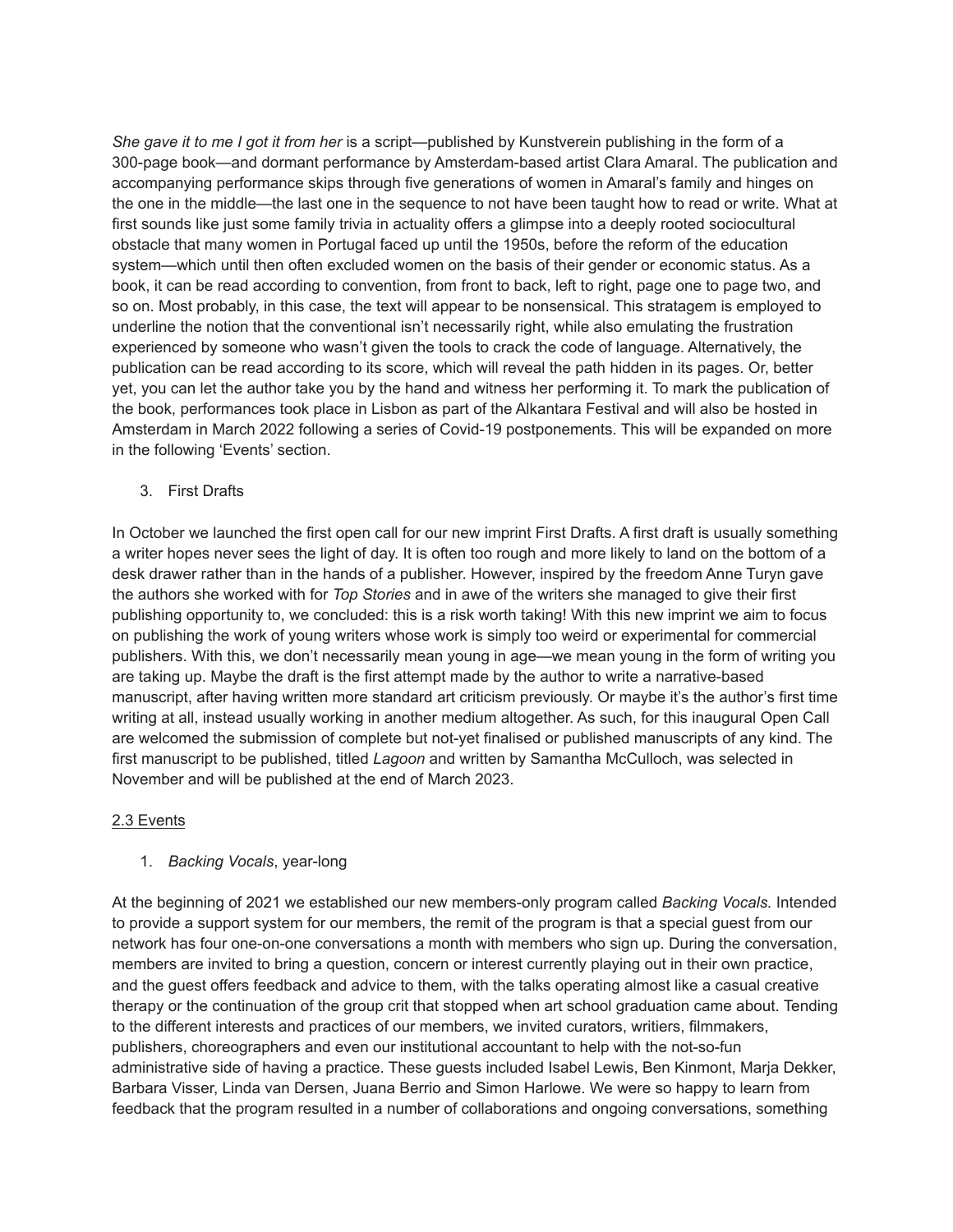we could have only dreamed of generating with the program. As such, we have renewed it for a second year in 2022.

2. Amsterdam Art Week

We participated in the annual Amsterdam Art Week, this time ambitiously hosting two exhibitions—*Top Stories* by Anne Turyn and *Salon Hang 24/7*—across two venues and launching a publication—*Tense* by Lucy Lippard and Jerry Kearns. The Art Weekend went for a total of ten days this year, providing quite the logistical task for us given that we also had to staff two venues. However, with the help of our great paid volunteers, we were able to really push Kunstverein forward and show what we were contributing to the city. This resulted in two very well-attended exhibitions, a write-up in *Het Parool* and a marked increase in membership sign-ups.

3. *Tense* Book Launch, June 25

As mentioned above, we launched our new publication *Tense* in the midst of Amsterdam Art Week. While it was disappointing to not be able to bring Lucy Lippard—such an important figure in chronciling particularly feminsit conceptual art histories—Jerry Kearns and Anne Turyn over for this event, we created a lively listening space at our Hazenstraat location. By affixing two speakers to the exterior of Kunstverein, we were able to welcome our audience safely on the street as our director entered into conversation with Lippard, Kearns and Turyn. The conversation was boomed into the street through the speakers, and the publication was available for purchase on the evening.

4. Kunstverein Publishing at Kaunas Art Book Fair

Given that Kunstverein also has a very active publishing arm, namely Kunstverein Publishing, it is important for us to attend book fairs throughout the year. Annually we aim to attend at least five, but given that there were so many cancellations throughout the year, we were very happy to make it to Kaunas Art Book Fair in November. Aside from presenting all our titles there, our director also gave a keynote lecture as part of the public program, taking the audience on a journey through four of our recent projects and introducing Kunstverein to a new audience.

5. *She Gave It To Me I Got It From Her* Performance and Book Launch, co-organised with Teatro do Bairro Alto as part of ALKANTARA Festival, Lisbon, November 13–17

To mark the European launch of *She Gave It To Me I Got It From Her*, our latest publication by Amsterdam-based artist Clara Amaral, Amaral and Kunstverein's assistant curator travelled to Lisbon for a series of performances of the book's script, held four times a day for four days. The performances took place as part of ALKANTARA Festival, a prestigious annual performance festival in Lisbon that attracts wide-reaching international audiences. It was organised in collaboration with Teatro do Bairro Alto, a theatre in Lisbon who co-produced the performance series. This felt like a perfectly fitting launch for the project given that Amaral is originally from Portugal and that the book and accompanying performance chronicles the history of female literacy in Portugal. The whole performance series was booked out and over 20 copies of the book were sold. The performance also received a star review in Portugal's leading newspaper. A dutch launch of the book was planned for the fall of 2021, but had to be postponed due to the lockdown.

6. Kunstverein Publishing at Printed Matter, New York, November 19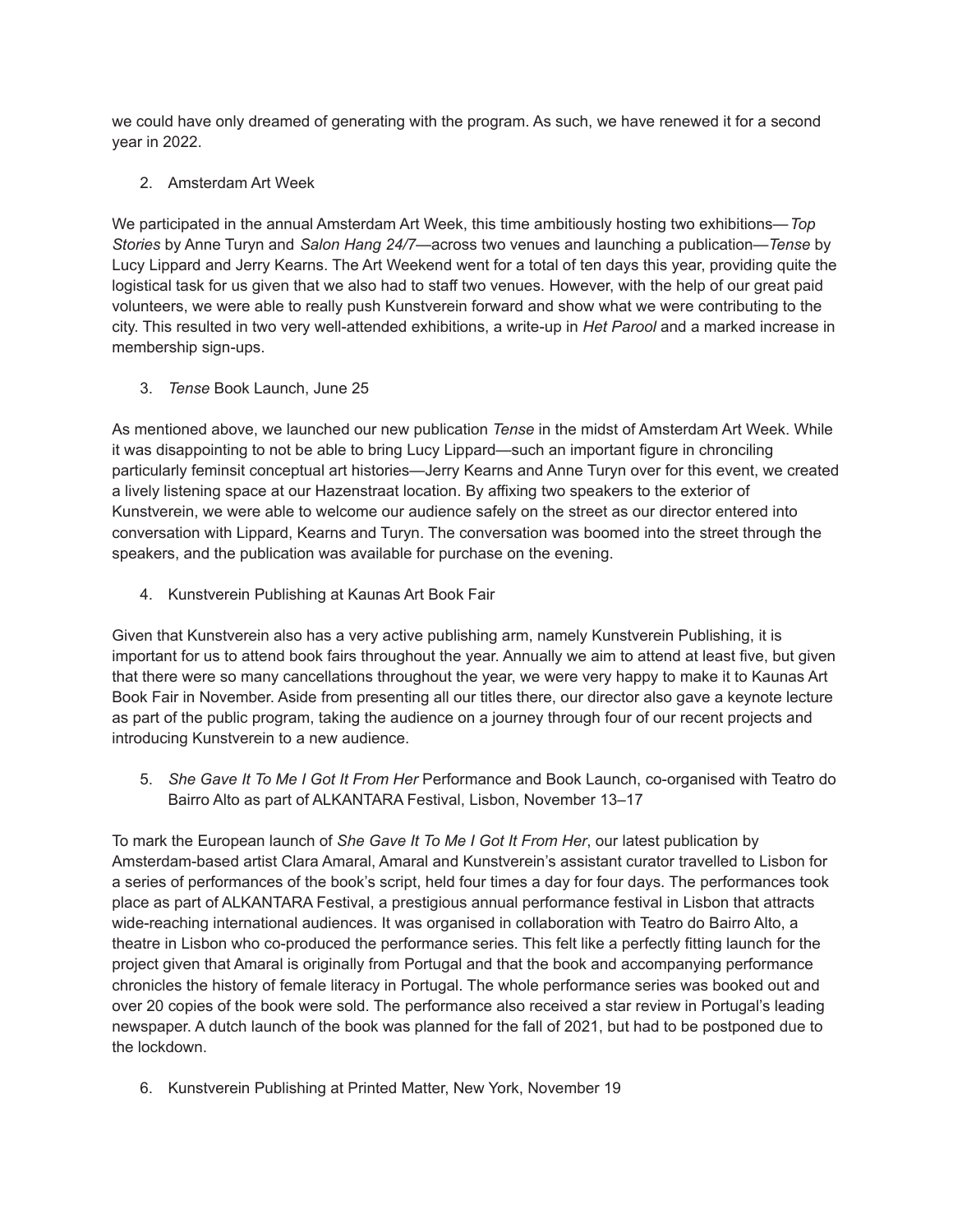In November Kunstverein's director and assistant curator travelled to New York for a presentation on Kunstverein Publishing. The presentation was held at Printed Matter in New York, a leading bookshop and book fair host for art publication, which also happens to be founded by Lucy Lippard—the co-author of our recent publication *Tense*. For the occasion we presented the entire range of publications produced by Kunstverein over the last thirteen years, accompanied by a talk by Yana Foque. We were also able to conduct research for an upcoming publication while in New York—given that the archive of the artist is held by the Fales Library at New York University—making it a very productive trip for our publishing arm.

7. Ginger&Piss at KASK, Ghent, March 3 (ONLINE)

Kunstverein's director Yana Foque presented our in-house magazine, Ginger&Piss during P*seudonyms, what for?* The invitation was extended by Simon Delobel and took place in the context of an online round table discussion about anonymity and the use of pseudonyms in visual arts, on the occasion of the group exhibition *[x](https://kiosk.art/x-exhibition)*. This was a perfect context to present *Ginger&Piss*, as the remit of the magazine sees contributors write under a pseudonym on the set topic at hand. *Ginger&Piss* is a staple of Kunstverein's output, as we have published one every two years since its beginnings. It also perfectly encompasses Kunstverein's approach to institutional practice, with it tonally sitting somewhere between a darts club newsletter and a critical journal, aiming to speak with informed clarity to a number of different audience demographics and specialisations.

8. The Trembling Body, lecture at the University of Antwerp, October 5

The Trembling Body was a 3-day seminar hosted by Paul Hendrikse, investigating memory, collectivity and activism in art performance today, held as part of the Sint Lucas Antwerp & Extra City Naively Radical Research Week. Kunstverein's director participated in day three of the seminar, titled 'On collectivity and collective Learning'. Hosting a conversation with Mor Bashan, Foque discussed authorship and different modes of working through her research on Noa Eshkol.

Additionally, it is important to note that due to Covid-19 lockdowns, a number of planned events had to be rescheduled to 2022. These included:

- *She Gave It To Me I Got It From Her* Amsterdam Performance and Book Launch, co-organised with Veem House for Performance and held at Huis De Pinto on March 1, with daily performances on March 4–6
- *Tense* Book Launch at Printed Matter, New York, with Anne Turyn, Lucy Lippard and Jerry Kearns, scheduled for April 2022.
- Launch of new Merch March editions by Linda van Deursen, Jungmyung Lee and Mariavittoria Campodonico, scheduled to coincide with the opening of our new space in March 2022.

# 2.4 Residences/Education

1. NIDA Art Colony, Lithuania

Kunstverein has an annual tradition of hosting a resident over the summer months when the institution is otherwise closed. Usually, the selected resident gets the space to use as they wish, spending two months full-time making work alongside the support of our staff. This also culminates in a public event to celebrate the work of the selected resident. This year, however, we decided to switch this up and planned to do a residency as an institution, moving the whole team to NIDA Art Colony for a period over the summer, and instead of bringing the resident to us, we would come to them, an artist based in Lithuania. We were very excited about this as it provided the opportunity to really consider who and what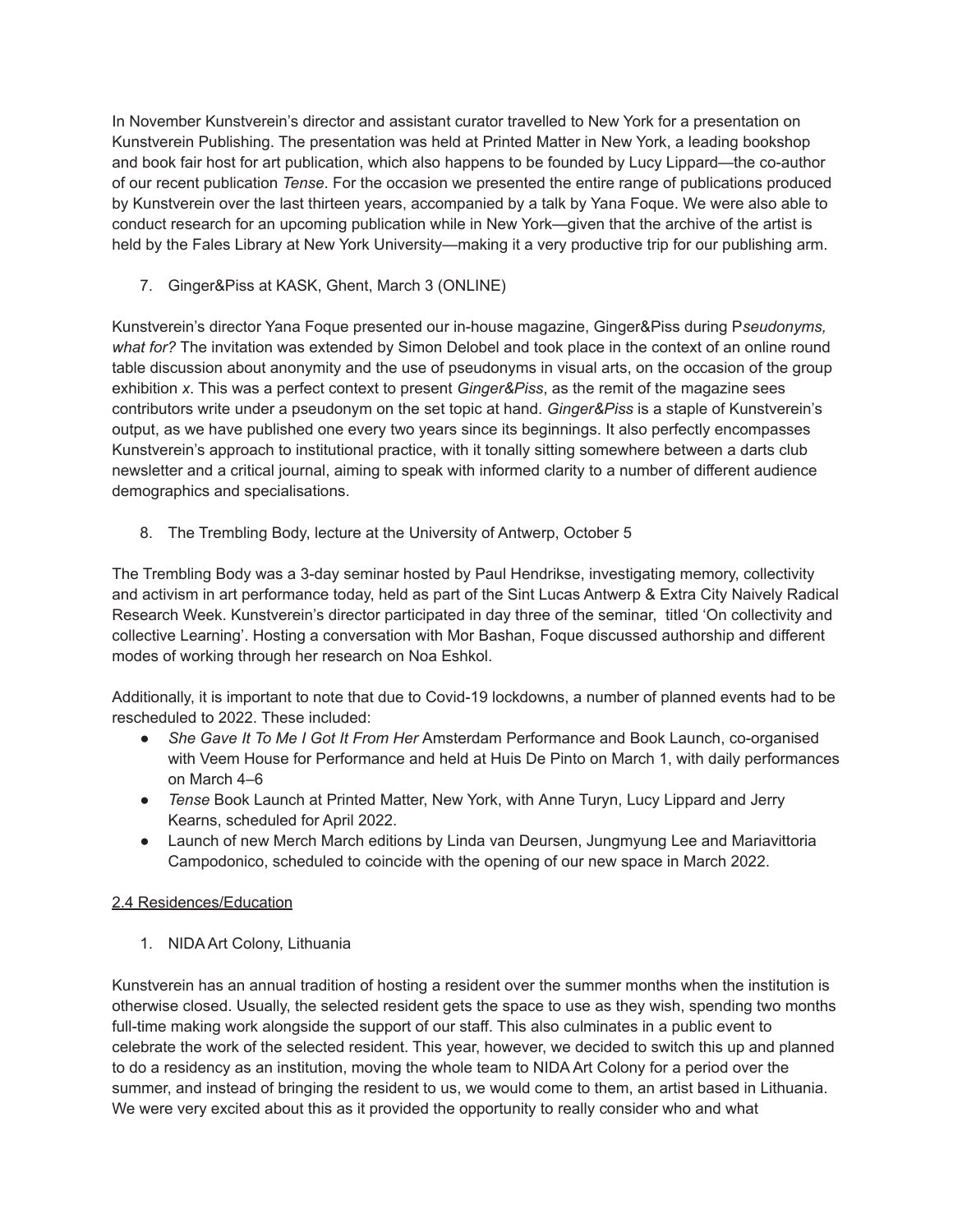Kunstverein is exactly, bringing the bare minimum of the institution with us: no walls or space, but a team, a Code of Conduct and our opening hours. It was going to be a time to really interrogate who we are as an institution and to make plans for the future given the fact that the team in its current composition is relatively new and brings forth a new generation of Kunstverein.

Unfortunately, again due to Covid-19, relocating the whole team was not possible. While we hope to realise this plan in the summer of 2022, we were able to realise it in part, with Kunstverein's director Yana Foque undertaking a residency there for the summer months. During this time, Yana worked on developing key relationships with people who could help realise another desire of ours, which is to extend our network of kunstvereins and open Kunstverein Vilnius. She also met with a number of artists and designers who will appear in our upcoming program, produced work onsite in the workshops and scouted our newest board member Neringa Cerniskaitė.

2. Writers Residency, Kunstverein Munich

While Kunstverein's director was in Lithuania over the summer, our assistant curator, Isabelle Sully, was on residence in Munich, on invitation from Kunstverein Munich. During this two-month period she gave a lecture within the kunstverein's summer school, in which she discussed the connection between the German kunstverein model and the form that our kunstverein in the Netherlands takes. Drawing on structural examples from the membership model to the role of the board, the discussion unpacked the kunstverein as a rare democratic model when it comes to art institutional organisation. While there she also solidified a relationship with the director of Kunstverein Munich, Maurin Dietrich, and together the began to develop a cross-institutional peer group, in which we would share our programming with each other ahead of time in order to provide support as well as opportunities to resource share in the form of co-financing and touring exhibitions. The plan is for this peer group to be expanded to at least four institutional members.

3. De Wilde Kastanje Sensitivity Training, organised by De Zaak Nu

In line with one of our goals following our rewritten Code of Conduct, Kunstverein's director and developer began sensitivity training in December of 2022, hosted by de Appel and organised by De Zaak Nu. The training covers management techniques, complaint handling and general workplace health, providing each of the participants with skills to enact non-violent communication when handling disagreements within a workplace environment. Most importantly, it also provides the tools and protocols to sensitively handle complaints pertaining to behavioural misconduct—something that as an institution we are deeply committed to working on. This commitment is evidenced by the fact that the training was developed and offered through De Zaak Nu after a suggestion from Kunstverein in a general meeting.

# **8. Kunstveren Members**

Kunstverein's membership structure is an exploration of alternative models of (re)presentation, a reflection of the socio-economic reality of our society and part of a real dream to become a fully independent organisation. That being the case, our continued existence depends on the support of our members. Their active interest and financial contributions to our program enable us to walk out of step with what is considered 'cool'. It is what makes Kunstverein work.

At different moments throughout the year we focus on this community and organise specific events geared towards stimulating it. In 2021 the hallmark event was our biennial Salon Hang exhibition, which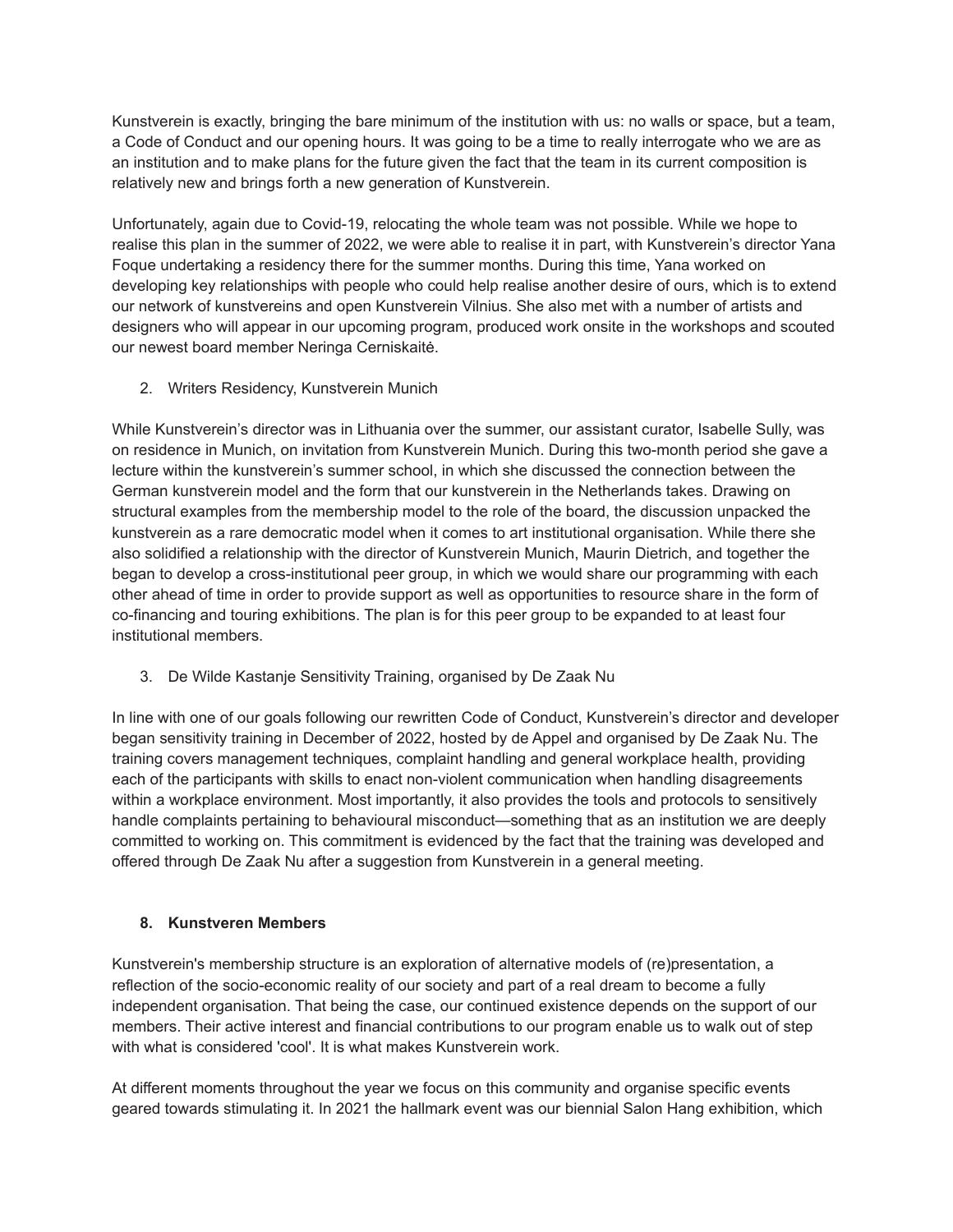sees members of the institution hang together in a salon-style exhibition open to the public. This is always a special moment in our calendar as it not only celebrates the work of our members who support us year in and year out, but also provides a chance for them to meet and for the social infrastructure of the membership program to really flourish. After the last two years, where gathering together was much less possible than in times before Covid-19, this edition of the Salon Hang was especially important and uplifting. For the event, over ninety-six artists were installed in the bridge house at Dr. D.M. Sluyspad 6, Amsterdam, which was open to the public during the day and, given the fact that the bridge house now operates as a hotel, was able to be booked out by guests in the evening.

Alongside Salon Hang we also initiated a year-long members program called Backing Vocals, which saw special guests from our network participate in one-on-one conversations with members each month. The idea behind the program was to provide the practitioners within our members program, or simply those interested in talking directly with artists, curators and writers, this a support structure that operated almost like a form of art therapy. Members were encouraged to bring problems they were having up with the guests, which saw Backing Vocals function as a space where exchange and experience coalesced. As this program took place online, it was able to continue uninterrupted throughout the pandemic times while also being available to members not based in the Netherlands. In 2021 guests as part of the Backing Vocals program included: Barbara Visser, Simon Harlow, Isabel Lewis, Ben Kinmont, Juana Berrio and Kunstverein's accountant Marja Dekker.

Furthermore, the usual member benefits continued in 2021, including discounts on our publications, first dibs on Kunstverein artist editions and merchandise and free entrance at kindred-spirited institutions within Europe and North America.

# **9. Collection and Library**

Since its foundation, at the suggestion of our former board member Seth Siegelaub, Kunstverein has been building a collection which is a reflection of its program. Now, a decade later we are proud owners of around forty-seven pieces of unique work. In 2020 the collection was enriched with the donation of the following following works:

Anne Turyn *Top Stories* Complete set, first edition 26 pieces

Towards the end of 2021 we also began formulating a year-long project that will commence in 2022 and which is geared towards properly archiving the collection. The approach will be two-pronged: we will work with an archivist Corine de Groot to address the administrative and conservation requirements for maintaining the collection, and with researcher and artist Naomi Pearce to effectively write the history of Kunstverein through the collection itself—one built through personal connections and instances of creative collaboration throughout Kunstverein's now twelve-year history. One aim of this project is to also eventually make the collection completely viewable and also loanable to the members of Kunstverein.

### **10. Research and Workshops**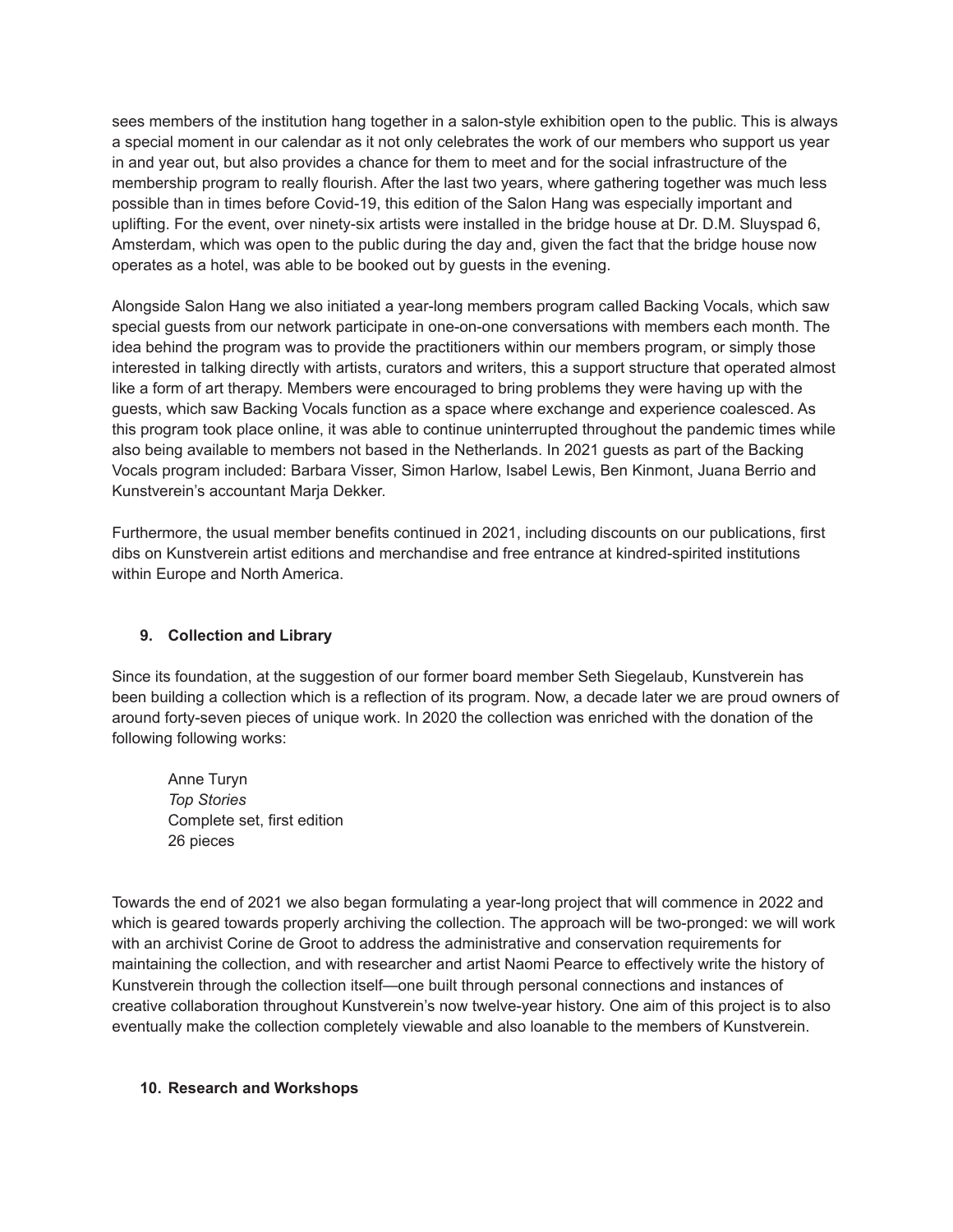Annually Kunstverein's curatorial staff undertake international research trips. In 2021 the following were taken:

 $4-5$  June Visit Baltic Triennial, Curatorial orientation trip Baltic states

10–29 July Curatorial orientation trip Beirut

6–9 September Curatorial orientation trip Prague

10–12 September Curatorial orientation trip Brussels

15–22 November Curatorial orientation trip New York

## **11. Communication**

### **Website**

At the start of 2021 we launched our renewed website. Though we kept a lot of the elements that were working formally, we made the website much more efficient and safe structurally. In working towards the new site, we also took the opportunity to add some new functions. In addition to the standard information about opening hours, locations, team and mission as well as the information about our programming (in the 'Past', 'Upcoming' and 'Current' tabs), we added a new section where the team of kunstverein can share what they are researching. The section which is viewable on our landing page, is intended to provide brief but transparent insight into our thinking process and emotional compass. In addition, we also added a functional shop which includes our books, merchandise and editions. We did not get as far as making our collection and archive of documentation material online. Though the preliminary design for this website has been made, the main reason why it didn't metabolise is because we underestimated the scope of our collection and the amount of labour it would take to digitise and organise all the objects. In the period 2022–2024 we have dedicated a project to this end, which will become accessible through our website.

### Social media

Since 2020 Kunstverein no longer uses Facebook as a platform through which we share our activities. We have kept our page as a placeholder, where a message is listed for those who are interested in following our program and which refers them to our newsletter and our website.

Instagram was used extensively in 2021. The growth in followers reflected in the effectiveness of the medium for Kunstverein. We use the platform as a Generation Z'er does: posts refer to what is relevant now, but remain accessible, while stories are there for current updates about things that are happening today, in a casual sense. We realise that this media platform is also part of the Facebook group, and perhaps, in time, we will depart from it too.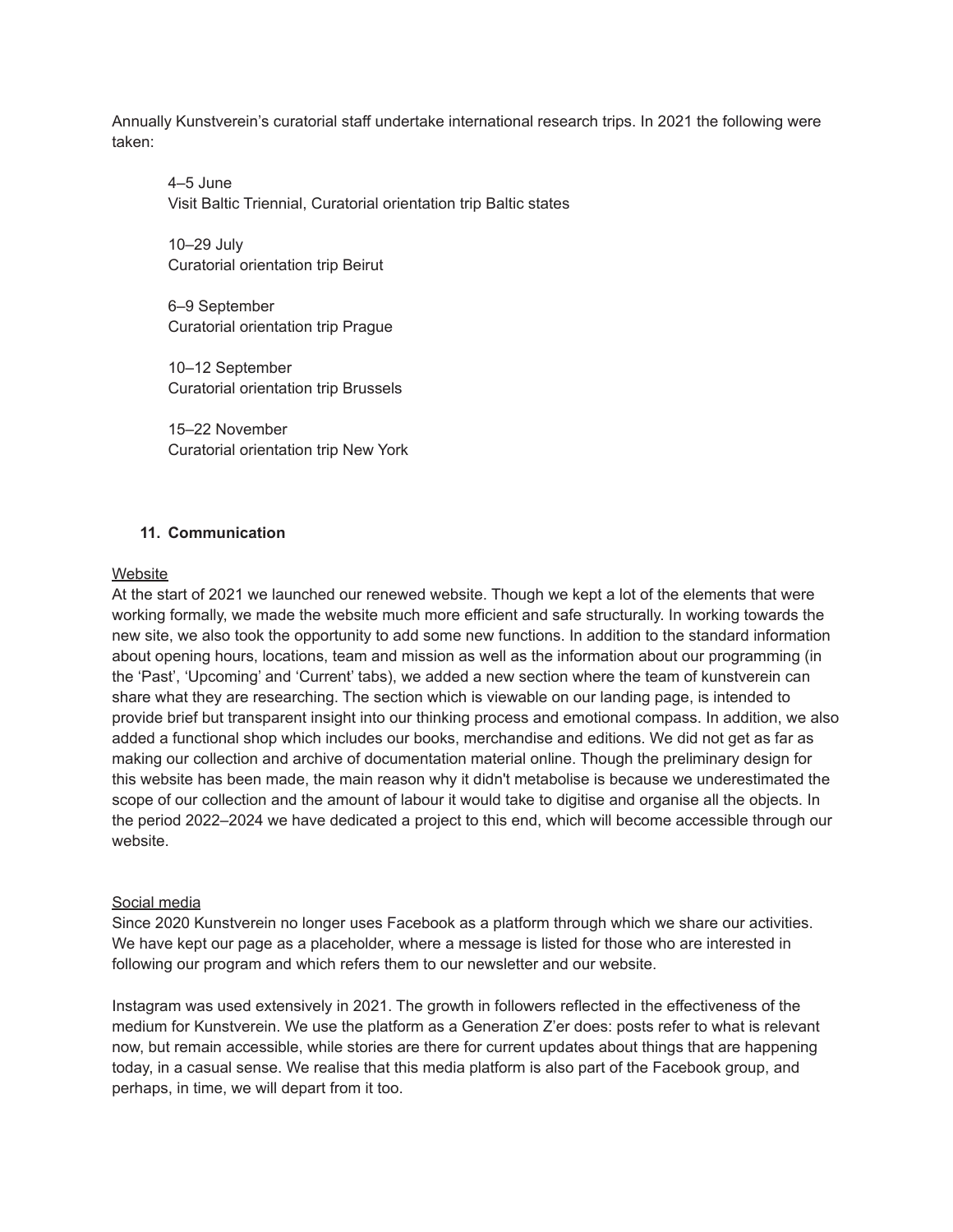### Digital newsletter

Through the (nearly) bi-weekly newsletters, both domestic and foreign subscribers are kept informed about the current program of Kunstverein. Visitors can register for the newsletter via the website and at our space or during events. Kunstverein strictly adheres to the GDPR legislation.

Social media likes or followers:

| Year | Facebook | Instagram | <b>Newsletter</b> |
|------|----------|-----------|-------------------|
| 2021 |          | 2770      | 6612              |
| 2020 | 2052     | 2065      | 5716              |
| 2019 | 2038     | 1787      | 5216              |
| 2018 | 1653     | 1567      | 5146              |
| 2017 | 1362     | 1032      | 4678              |
|      |          |           |                   |

\* In the year report of 2020 the figures of the followers via the newsletter had a typo giving wrong data

### (Digital) Advertisements

To inform our local audience about our program, we place advertisements in local magazines, such as Metropolis M, and guides, such as Amsterdam Art Calendar, Museum Calendar and Amsterdam Alternative. In addition, we aim to place at least one additional advertisement per exhibition in a varying medium, whereby the choice is made depending on what is in line with the theme or the artist's practice. In 2021, advertisements were placed in Frieze, Artforum, Metropolis M, De Witte Raaf, Recto Verso and e-flux.

# Print

Our print policy has always been to try to minimise our carbon footprint, so we've never advocated printed invitations, flyers or posters.

### Press

In 2021, as per usual, press releases were sent to local, national and international press for all Kunstverein activities. Specific members of the press were also invited to attend openings or visit the exhibition together with the curator(s) or artist(s). The attached press appendix includes a selection of the reviews and articles that were written about Kunstverein and its program in 2021.

# **Distribution**

Since 2018, Kunstverein Publishing has been distributed worldwide by Idea Books, which has seen a big improvement for Kunstverein's operations.

# Book Fairs

Although Kunstverein's books are now being distributed to bookshops all over the world by Idea Books, we think it is still very important to attend some book fairs personally in order to make a one-on-one connection with our audience and to reach out to people who perhaps are not yet familiar with our books. This, after all, is a big part of independent publishing: meeting and exchanging with other small-scale presses. For this reason we always take part in a number of fairs each year. In 2021 we planned to take part in the LA Art Book Fair (for this we received sponsorship from Mondriaan Fund) as well as the NY Art Book Fair, Miss Read Berlin, Ghent Art Book Fair, Offprint Paris and de Beurs van Bijzondere Uitgaven. However, due to the impact of the Covid-19 virus worldwide, many of these plans were cancelled. In 2021 Kunstverein did manage to attend the Kaunas Art Book fair (Lithuania) and held a presentation at Printed